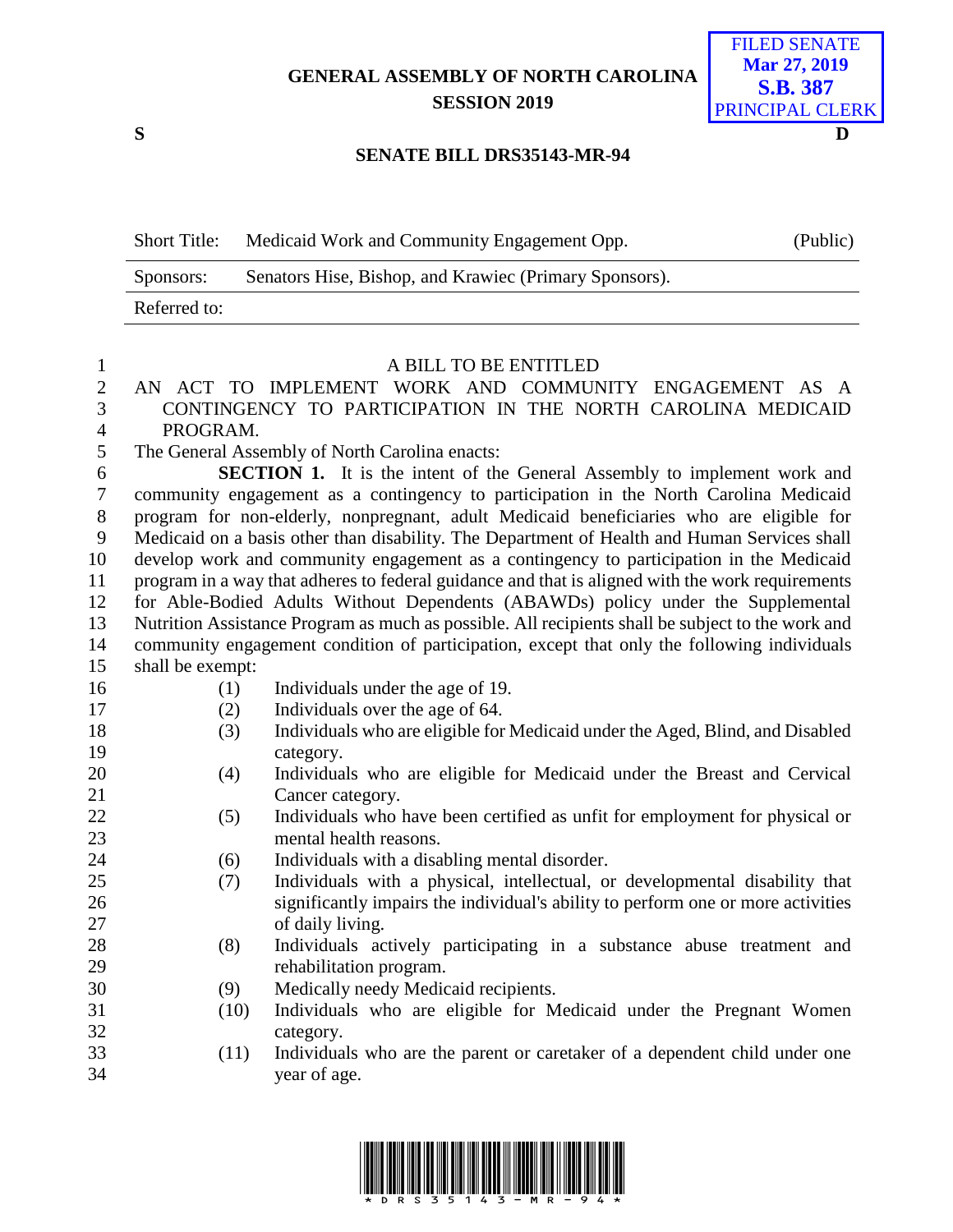|                                      |                                                                                               | <b>General Assembly Of North Carolina</b>                                                                                                                           | <b>Session 2019</b> |  |
|--------------------------------------|-----------------------------------------------------------------------------------------------|---------------------------------------------------------------------------------------------------------------------------------------------------------------------|---------------------|--|
| $\mathbf{1}$<br>$\sqrt{2}$           | (12)                                                                                          | Individuals who are a parent or caretaker that provides care for a dependent<br>child with a serious medical condition or disability, to be defined by the          |                     |  |
| 3<br>$\overline{4}$                  | (13)                                                                                          | Department of Health and Human Services.<br>Individuals who are eligible for Medicaid under the Family Planning category                                            |                     |  |
| 5                                    |                                                                                               | only.                                                                                                                                                               |                     |  |
| $\boldsymbol{6}$<br>$\boldsymbol{7}$ | (14)                                                                                          | Individuals who are eligible for Medicaid under the foster care eligibility<br>category or under the former foster care eligibility category.                       |                     |  |
| $8\,$                                | (15)                                                                                          | Individuals who receive Title IV-E Adoption Assistance or who are under the                                                                                         |                     |  |
| 9                                    |                                                                                               | age of 26 and formerly received Title IV-E Adoption Assistance.                                                                                                     |                     |  |
| 10<br>11                             | (16)                                                                                          | Individuals who are receiving unemployment compensation and complying<br>with the work requirements that are part of the federal-State unemployment                 |                     |  |
| 12                                   |                                                                                               | compensation system.                                                                                                                                                |                     |  |
| 13                                   | (17)                                                                                          | Presumptively eligible recipients, during the period of presumptive eligibility.                                                                                    |                     |  |
| 14                                   | (18)                                                                                          | Recipients who participate in the North Carolina Health Insurance Premium                                                                                           |                     |  |
| 15                                   |                                                                                               | Payment (NC HIPP) program.                                                                                                                                          |                     |  |
| 16                                   | (19)                                                                                          | Individuals who are inmates of prisons.                                                                                                                             |                     |  |
| 17<br>18                             | (20)                                                                                          | Qualified aliens subject to the five-year bar for means-tested public assistance<br>under 8 U.S.C. $\S$ 1613 who qualify for emergency services under 8 U.S.C. $\S$ |                     |  |
| 19                                   |                                                                                               | 1611.                                                                                                                                                               |                     |  |
| 20                                   | (21)                                                                                          | Undocumented aliens who qualify for emergency services under 8 U.S.C. §                                                                                             |                     |  |
| 21                                   |                                                                                               | 1611.                                                                                                                                                               |                     |  |
| 22                                   |                                                                                               | SECTION 2. On or before October 1, 2019, the Department of Health and Human                                                                                         |                     |  |
| 23                                   |                                                                                               | Services shall submit to the Centers for Medicare and Medicaid Services any State Plan                                                                              |                     |  |
| 24                                   |                                                                                               | amendments or any waivers necessary to implement work and community engagement as a                                                                                 |                     |  |
| 25                                   |                                                                                               | contingency to participation in the North Carolina Medicaid program for non-elderly,                                                                                |                     |  |
| 26                                   |                                                                                               | nonpregnant adult Medicaid beneficiaries who are eligible for Medicaid on a basis other than                                                                        |                     |  |
| 27                                   |                                                                                               | disability. Work and community engagement shall be implemented as a contingency to                                                                                  |                     |  |
| 28                                   | participation in the Medicaid program upon approval of the applicable State Plan amendment or |                                                                                                                                                                     |                     |  |
| 29                                   |                                                                                               | waiver or July 1, 2020, whichever date is later.                                                                                                                    |                     |  |
| 30                                   |                                                                                               | <b>SECTION 3.</b> No later than November 1, 2019, the Department shall submit to the                                                                                |                     |  |
| 31<br>32                             |                                                                                               | Joint Legislative Oversight Committee on Medicaid and NC Health Choice and the Fiscal                                                                               |                     |  |
| 33                                   | (1)                                                                                           | Research Division a report containing the following information:<br>As required by section 2 of this act, a copy of the State Plan amendment or                     |                     |  |
| 34                                   |                                                                                               | waiver to implement work and community engagement as a contingency to                                                                                               |                     |  |
| 35                                   |                                                                                               | participation in the Medicaid program.                                                                                                                              |                     |  |
| 36                                   | (2)                                                                                           | A detailed description of the work and community engagement condition of                                                                                            |                     |  |
| 37                                   |                                                                                               | participation to be implemented, including exemptions from work and                                                                                                 |                     |  |
| 38                                   |                                                                                               | community engagement, a description of the activities qualifying as work or                                                                                         |                     |  |
| 39                                   |                                                                                               | community engagement, the calculations that will be used to determine the                                                                                           |                     |  |
| 40                                   |                                                                                               | time spent in qualifying activities and the minimum amount of time required                                                                                         |                     |  |
| 41                                   |                                                                                               | for participation, the method by which individuals will be excluded from                                                                                            |                     |  |
| 42                                   |                                                                                               | participation in the Medicaid program for noncompliance with the work and                                                                                           |                     |  |
| 43                                   |                                                                                               | community engagement condition, any good-cause exemptions                                                                                                           | for                 |  |
| 44                                   |                                                                                               | noncompliance with the work and community engagement condition, and the                                                                                             |                     |  |
| 45                                   |                                                                                               | method by which an individual may regain eligibility if that individual was                                                                                         |                     |  |
| 46                                   |                                                                                               | determined to be ineligible for Medicaid due to noncompliance with the work                                                                                         |                     |  |
| 47                                   |                                                                                               | and community engagement condition to participation.                                                                                                                |                     |  |
| 48                                   | (3)                                                                                           | An analysis of the total fiscal impact of adding work and community                                                                                                 |                     |  |
| 49                                   |                                                                                               | engagement as a contingency to participation in the North Carolina Medicaid                                                                                         |                     |  |
| 50                                   |                                                                                               | program. This analysis shall include an outline of both costs and savings to                                                                                        |                     |  |
| 51                                   |                                                                                               | the Medicaid programs.                                                                                                                                              |                     |  |